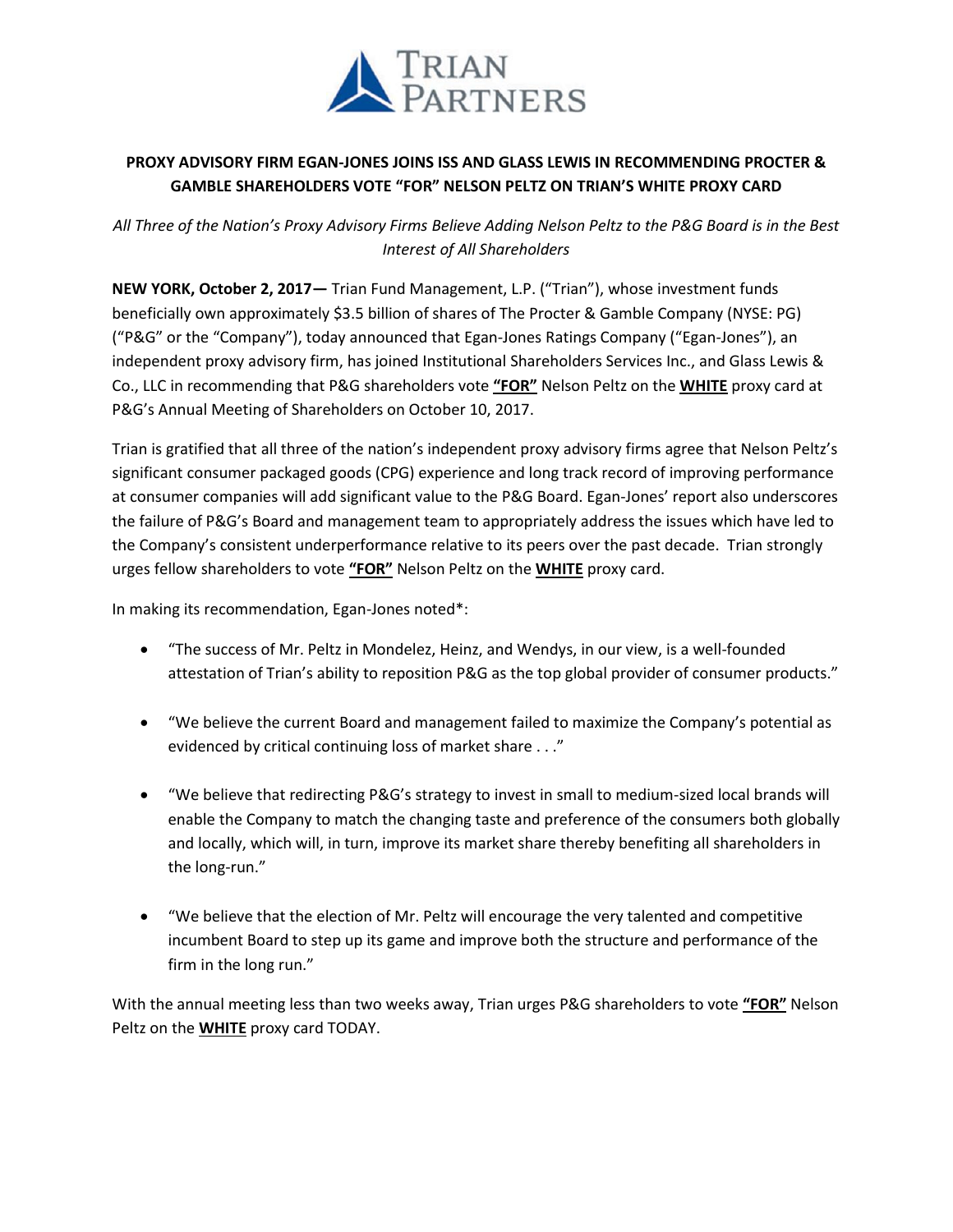Every vote is important. P&G shareholders who have questions about how to vote their shares may contact:

> INNISFREE M&A INCORPORATED Call Toll-Free (877) 750-8338 (from the U.S. and Canada) Or (412) 232-3651 (from other locations)

\* Trian has neither sought nor obtained consent from any third party to use previously published information in this press release.

## **About Trian Fund Management, L.P.**

Founded in 2005 by Nelson Peltz, Ed Garden and Peter May, Trian Fund Management, L.P. is a highly engaged shareowner that seeks to invest in high quality but undervalued and underperforming public companies and to work collaboratively with management teams and boards of those companies to execute operational and strategic initiatives designed to drive long-term sustainable earnings growth for the benefit of all stakeholders.

The views expressed in this press release represent the opinions of Trian Fund Management, L.P. ("Trian") and certain of the funds and investment vehicles it manages (collectively, Trian with such funds, "Trian Partners"), and are based on publicly available information with respect to The Procter & Gamble Company (the "Company"). Trian Partners recognizes that there may be confidential information in the possession of the Company that could lead it to disagree with Trian Partners' conclusions. Trian Partners reserves the right to change any of its opinions expressed herein at any time as it deems appropriate and disclaims any obligation to notify the market or any other party of such change. Trian Partners disclaims any obligation to update the information or opinions contained in this press release.

Certain financial projections and statements made herein have been derived or obtained from filings made with the Securities and Exchange Commission ("SEC") or other regulatory authorities and from other third party reports. Neither Trian Partners nor any of its affiliates shall be responsible or have any liability for any misinformation contained in any third party SEC or other regulatory filing or third party report. Nothing in this press release is intended to be a prediction of the future trading price or market value of securities of the Company. There is no assurance or guarantee with respect to the prices at which any securities of the Company will trade, and such securities may not trade at prices that may be implied herein.

This press release is provided merely as information and is not intended to be, nor should it be construed as, an offer to sell or a solicitation of an offer to buy any security. This press release does not recommend the purchase or sale of any security. Funds managed by Trian currently beneficially own shares of the Company. These funds are in the business of trading – buying and selling– securities and intend to continue trading in the securities of the Company. You should assume such funds will from time to time sell all or a portion of their holdings of the Company in open market transactions or otherwise, buy additional shares (in open market or privately negotiated transactions or otherwise), or trade in options, puts, calls, swaps or other derivative instruments relating to such shares. However, neither Trian Partners nor the other Participants or any of their respective affiliates has any intention, either alone or in concert with another person, to acquire or exercise control of the Company or any of its subsidiaries.